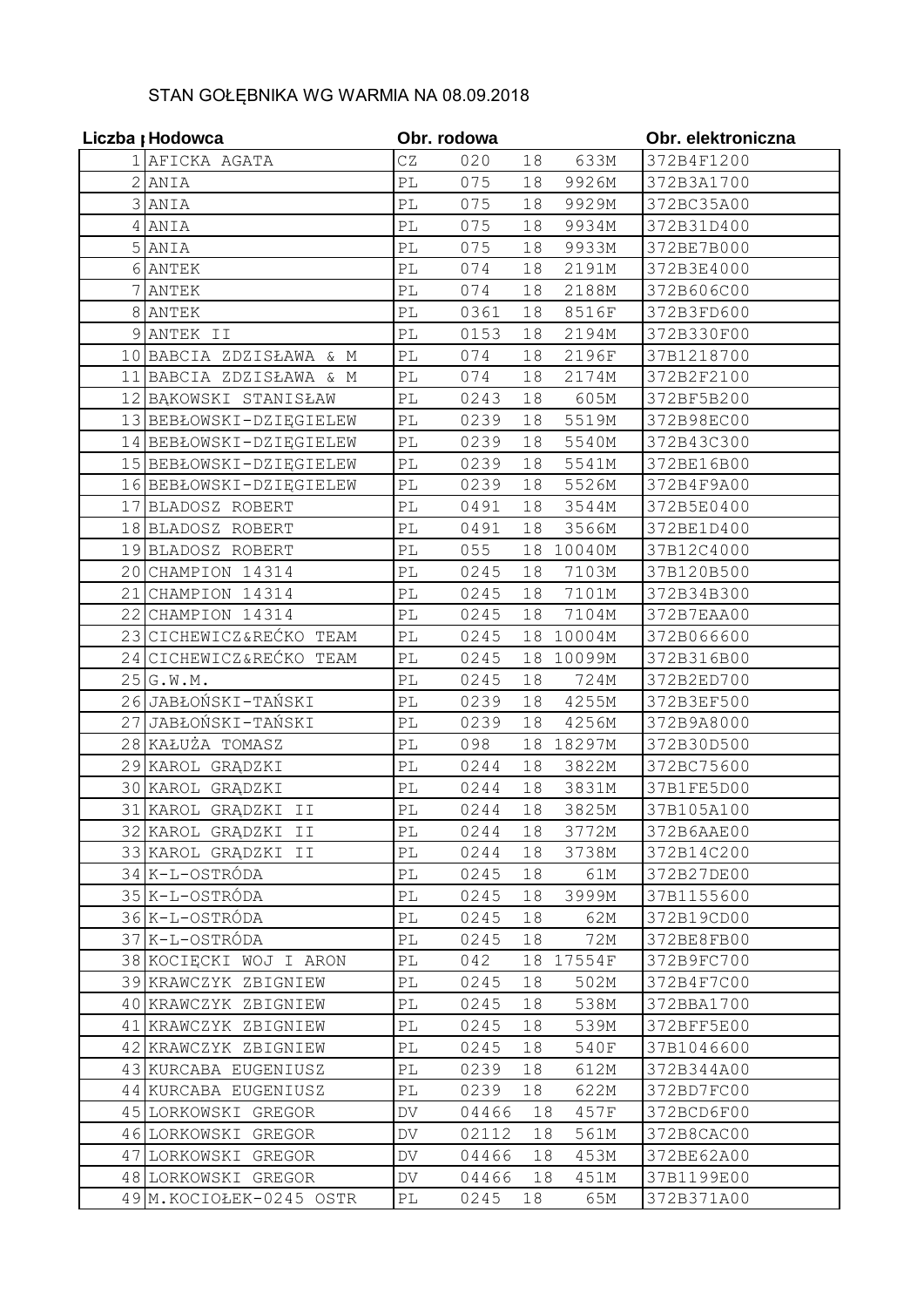|     | 50M.KOCIOŁEK-0245 OSTR   | PL                         | 0245  | 18 | 70M       | 372BD05D00 |
|-----|--------------------------|----------------------------|-------|----|-----------|------------|
|     | 51 M. KOCIOŁEK-0245 OSTR | $\mathbb{P}\mathbb{L}$     | 0245  | 18 | 64M       | 372B5C6000 |
|     | 52 M. KOCIOŁEK-0245 OSTR | $\mathbb{P}\mathbb{L}$     | 0245  | 18 | 67M       | 37B111A500 |
|     | 53 M.S. JAGIEŁŁO         | PL                         | 0432  | 18 | 2391M     | 372B86C000 |
|     | 54 M.S. JAGIEŁŁO         | $\mathbb{P}\mathbb{L}$     | 0432  | 18 | 2373M     | 37B10DE500 |
|     | 55 M.S. JAGIEŁŁO         | $\mathbb{P}\mathbb{L}$     | 0239  | 18 | 15663M    | 37B1FCD700 |
|     | 56 MATEUSZ WAŁĘSA        | PL                         | 0153  | 18 | 2169M     | 372B60D500 |
|     | 57 MATEUSZ WAŁĘSA        | PL                         | 0480  | 18 | 757M      | 372B3BE900 |
|     | 58 MATEUSZ WAŁĘSA        | PL                         | 0480  | 18 | 761M      | 372B28FB00 |
|     | 59 MATEUSZ WAŁĘSA II     | $\mathbb{P}\mathbb{L}$     | 0480  | 18 | 759M      | 372B22A600 |
|     | 60 MATEUSZ WAŁĘSA II     | РL                         | 0480  | 18 | 763M      | 372BD8CE00 |
|     | 61 MATEUSZ WAŁĘSA II     | PL                         | 0480  | 18 | 732M      | 372B335A00 |
|     | 62 MATEUSZ WAŁĘSA II     | $\mathbb{P}\mathbb{L}$     | 0480  | 18 | 762M      | 372B3D0500 |
|     | 63 MATEUSZ WAŁĘSA III    | PL                         | 0153  | 18 | 2164M     | 372B196300 |
|     | 64 MATEUSZ WAŁĘSA III    | PL                         | 0153  | 18 | 2156M     | 37B122D100 |
|     | 65 MATEUSZ WAŁĘSA III    | $\mathbb{P}\mathbb{L}$     | 074   | 18 | 2108M     | 372B9B8F00 |
|     | 66 MICHALINA             | DV                         | 02721 | 18 | 118F      | 372BA79200 |
| 67  | MICHALSCY J I Z          | PL                         | 0405  | 18 | 30M       | 372BD46800 |
|     | 68 MICHALSCY J I Z       | $\mathbb{P}\mathbb{L}$     | 0405  | 18 | 21M       | 372B7C6000 |
|     | 69 MIROSŁAW OSOWSKI AS   | PL                         | 0245  | 18 | 2905M     | 37B1FAF700 |
|     | 70 MIROSŁAW OSOWSKI AS   | PL                         | 0245  | 18 | 2904M     | 372BE6A200 |
|     | 71 MIROSŁAW OSOWSKI AS   | $\mathbb{P}\mathbb{L}$     | 0245  | 18 | 2902M     | 372BB01100 |
|     | 72 MURAWSKI<br>& KORSZUN | $\mathbb{P}\mathbb{L}$     | 0239  | 18 | 12255M    | 372B37ED00 |
|     | 73 MURAWSKI & KORSZUN    | $\mathbb{P}\mathbb{L}$     | 0239  |    | 18 12267M | 372B97A100 |
|     | 74 MURAWSKI & KORSZUN    | PL                         | 0239  | 18 | 12254M    | 37B10C2200 |
|     | 75 MURAWSKI & KORSZUN    | $\mathbb{P}\mathbb{L}$     | 0239  | 18 | 12281M    | 372B72E200 |
|     | 76 OLSZYNY TEAM          | $\mathbb{P}\mathbb{L}$     | 0246  | 18 | 2615M     | 372B303F00 |
| 77  | OLSZYNY TEAM             | PL                         | 0246  | 18 | 2621M     | 372B3C6000 |
| 78  | ORR PLESZEW-OSTRÓW       | РL                         | 0305  | 18 | 17545M    | 372BE81900 |
| 79  | ORR PLESZEW-OSTRÓW       | PL                         | 0100  | 18 | 3587M     | 37B1042A00 |
| 80  | PACHLA KRZYSZTOF&MAT     | $\mathbb{P}\mathbb{L}$     | 0245  | 18 | 6475M     | 372B09DC00 |
|     | 81 PACHLA KRZYSZTOF&MAT  | $\mathbb{P}\mathbb{L}$     | 0245  | 18 | 7050M     | 37B1F80800 |
|     | 82 PIWOWARSKI RYSZARD    | PL                         | 0243  | 18 | 402M      | 372B56B100 |
|     | 83 PIWOWARSKI RYSZARD    | $\mathbb{P}\mathbb{L}$     | 0243  | 18 | 401M      | 372B3D7E00 |
|     | 84 PIWOWARSKI RYSZARD    | PL                         | 0243  | 18 | 423M      | 372BD27900 |
|     | 85 PPM TEAM              | $\mathbb{P}\mathbb{L}$     | 0245  | 18 | 5419M     | 372B01F200 |
|     | 86 PPM TEAM              | $\mathop{\rm PL}\nolimits$ | 0245  | 18 | 5773M     | 372BB13E00 |
| 87  | PPM TEAM                 | $\mathbb{P}\mathbb{L}$     | 0240  | 18 | 9892M     | 372B2F6D00 |
|     | 88 PPM TEAM              | PL                         | 0245  | 18 | 5772F     | 372BB1C500 |
|     | 89 PPM TEAM              | PL                         | 0245  | 18 | 5440M     | 372B56C000 |
|     | 90 PSZCZÓŁKA             | $\mathbb{P}\mathbb{L}$     | 0432  | 18 | 2237M     | 372B837800 |
|     | 91 RENIA                 | PL                         | 0153  | 18 | 2193M     | 372BE5B200 |
|     | 92 RUSINKOWSKI ANDRZEJ   | $\mathbb{P}\mathbb{L}$     | 0245  | 18 | 409M      | 372B5E7D00 |
|     | 93 RUSINKOWSKI ANDRZEJ   | $\mathbb{P}\mathbb{L}$     | 0245  | 18 | 458M      | 37B10B1400 |
|     | 94 RUSINKOWSKI ANDRZEJ   | PL                         | 0245  | 18 | 413M      | 372B2C1500 |
|     | 95 RUSINKOWSKI ANDRZEJ   | PL                         | 0245  | 18 | 436M      | 372B7EC800 |
|     | 96 RUSINKOWSKI DAWID     | $\mathbb{P}\mathbb{L}$     | 0245  | 18 | 405M      | 372B590900 |
|     | 97 RUSINKOWSKI DAWID     | PL                         | 0245  | 18 | 404M      | 372B792700 |
|     | 98 RUTKOWSKI MARIUSZ     | PL                         | 0246  | 18 | 1311M     | 372BE8BF00 |
|     | 99 RUTKOWSKI MARIUSZ     | PL                         | 0246  | 18 | 1320M     | 372BB44A00 |
|     | 100 SAMANKARDE           | PL                         | 074   | 18 | 2107M     | 372B88A000 |
| 101 | SAMANKARDE               | $\mathbb{P}\mathbb{L}$     | 0153  | 18 | 2158M     | 372BE2F100 |